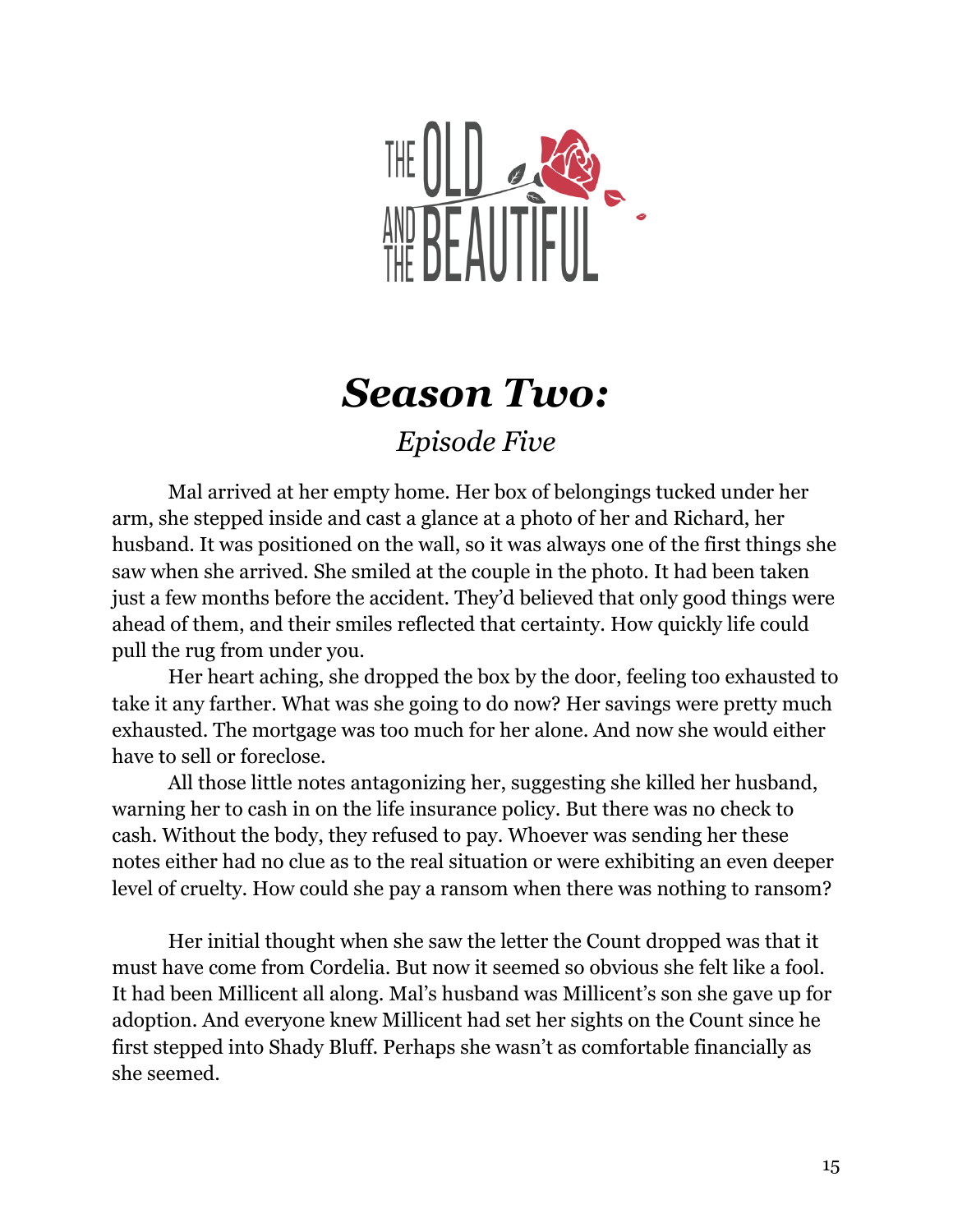Not for the first time, Mal experienced conflicting thoughts about the life insurance policy. On one hand, if the policy was paid out, the money would be a lifeline and get her out of a lot of debt, with plenty left over to be comfortable. But then again, wouldn't receiving it, cashing it, be like finally admitting that he was truly dead?

The night of the accident, they'd had a terrible fight. She remembered Richard storming out of the house, not even bothering to grab a coat or umbrella. It had been raining very hard, but she'd not cared. She remembered that. *Good riddance,* she remembered thinking as he disappeared into the downpour.

The funny thing was, she couldn't even remember what the fight had been about, other than money. They always argued about money. But she remembered distinctly waiting for him to return. And waiting and waiting.

By early morning, when she received a call that the car had been found at the bottom of the gorge leading from Platonic River to the sea, one crumpled mass of metal, she had known even before she picked up the phone that it was bad news.

But his body had not been found, assumed pulled out to sea. And now she was alone. And broke. And unemployed. She absentmindedly wiped tears from her face. She'd not even been aware she was crying.

She needed answers. And she wanted Millicent to pay for the pain she'd caused Richard. She picked up her phone and called the front desk. With any luck, the phone would ring back at the nurse's desk.

Sure enough, in four rings, she heard Susan, the night shift nurse, pick up. "Shady Bluff Senior Living," the weary voice on the other end answered.

"Susan, it's Mal. I was hoping it was you."

"Mal! What is going on? They told me you'd been fired," Susan said. Then, with suspicion, "Should you even be calling here?"

"Probably not, Susan. But I need your help."

Susan was not known for being the most approachable person, but Mal knew and trusted her team to do the right thing when called upon.

"I can't tell you everything, but it's very important that I get in touch with Count Dandy. I know you're not supposed to do this, but if I have to beg, I will. Can you look up his phone number for me?"

Back at Shady Bluff, The Count was watching for Millicent to return to the dining room. It seemed she had no qualms about making The Count wait for an interminable length of time for the meal to resume.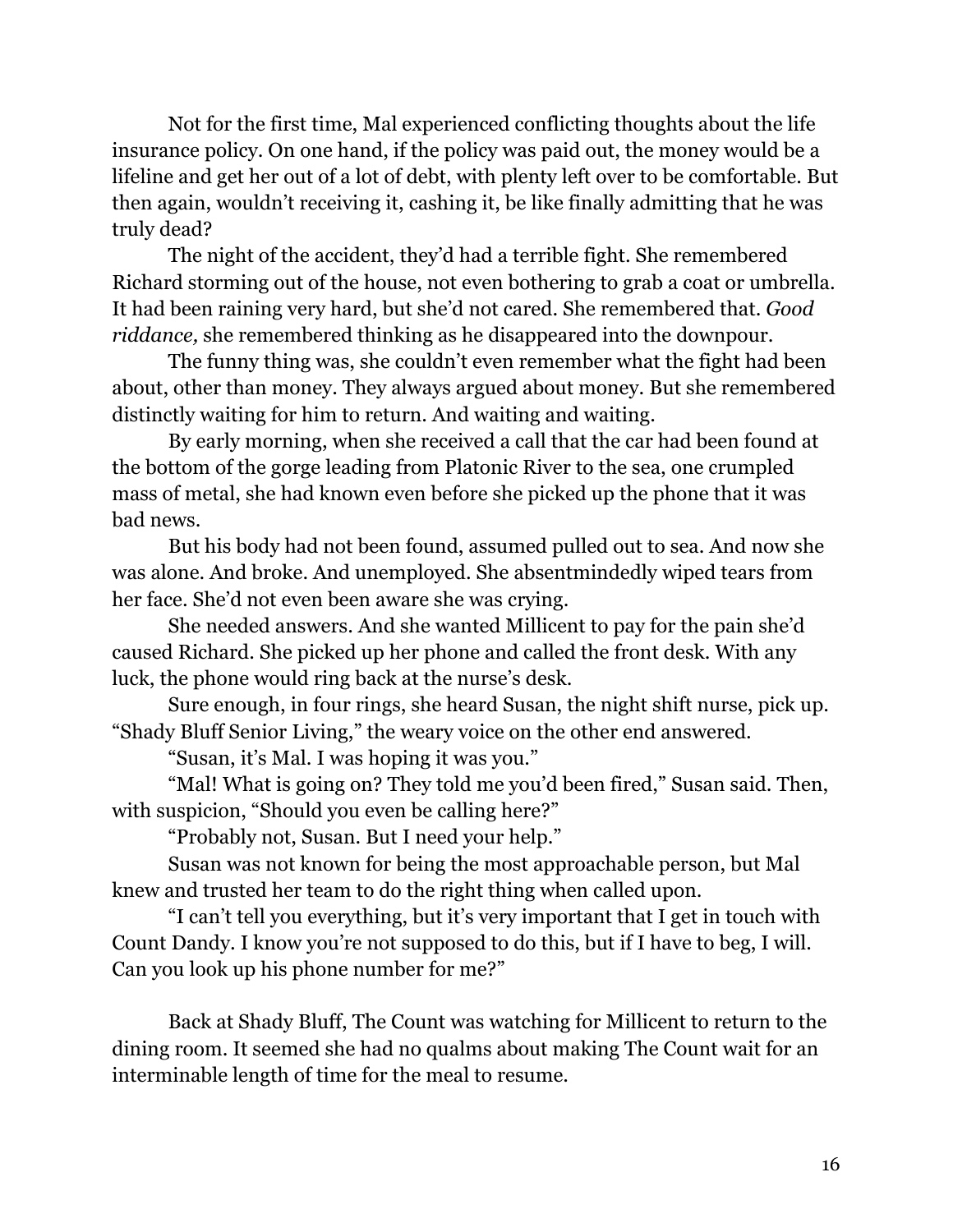He was torn between simply leaving or staying put and appearing above it all when Millicent returned. She would have to be very obsequious to make up for this breach of etiquette.

But before he could make up his mind, his own phone buzzed in his pocket. The screen displayed an unknown, but local, number. Sighing, the Count answered the call. No point in him leaving the table too, he told himself.

As he listened to the caller, the Count began to sweat, and swear under his breath. No one, not even Mal, who was quickly telling the Count all she knew and all she wanted, heard the foul language. But someone one table away did notice the quick sheen of sweat pop out on his forehead.

*Someone's in some trouble,* Sara Lakshmi thought as the Count wiped his forehead. Of course, Sarah had some trouble of her own, involving two very insistent loan sharks. She cocked her head and focused her attention on the Count so that she might hear him should he say something other than the string of four-letter words that he'd muttered to himself when he first got the call. And then…

"I'm sure we could come to some, mutually beneficial arrangement, Ms. Practiss. I'm sure your recent widowhood has been quite a burden on you in several ways. I could help you get back on your feet, you know. Money is no object."

*Bingo,* thought Sara. She looked at her husband, Rakesh, who was methodically eating peas one by one. Even after 55 years of marriage, these little eccentricities touched her. Such a sweet, gentle husband. They'd not told anyone, but Rakesh had recently been diagnosed with Alzheimer's. The time they had together was now limited. A deadline of his ability to remember her and their life together had been given - a year, maybe two.

Which is why he must never find out about the situation she'd gotten them into. But maybe, just maybe, whatever was happening between the former Wellness Director and The Count could be lucrative for her, too. She made a mental note to go online and see what she could find on both.

She smiled and reached out to Rakesh, brushed his cheek with the back of her hand. He looked up and smiled. "I love you, Rakesh," she said.

"I love you, too," he said, looking surprised. Sara wasn't known for displays of affection. He took her hand and gave it a kiss.